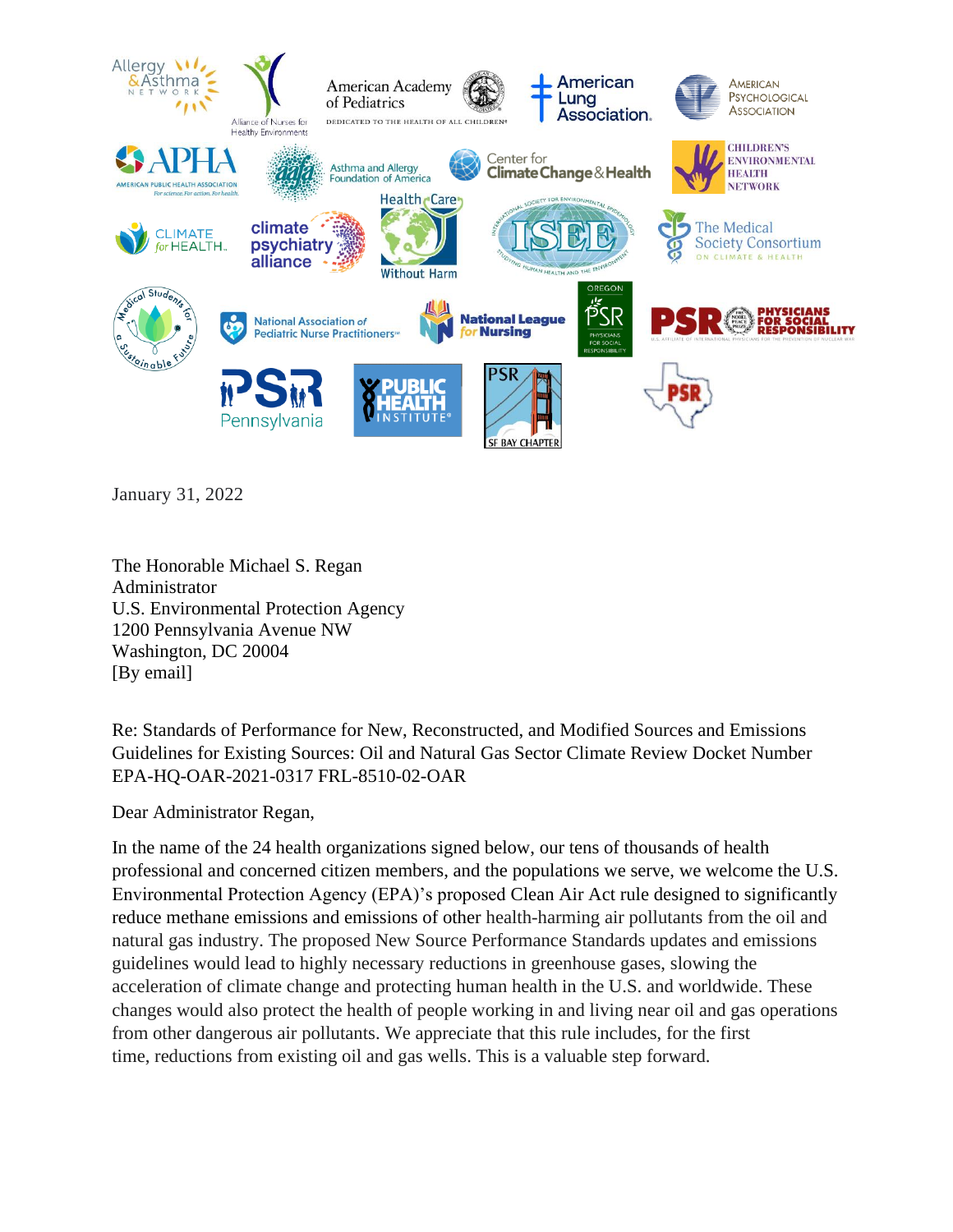While we applaud the rule's intent and a number of its provisions, it does not go far enough to provide adequate protection to frontline communities, public health, or the climate. We call on EPA to strengthen this rule in four regards. Our recommendations, below, would strengthen EPA's effort to slow climate change while conveying immediate health benefits by reducing air pollution. Our recommendations draw on recent scientific studies that clearly document the need for and value of stronger protections. Therefore, we call on EPA to take the following steps:

- Strengthen monitoring requirements to require all wells to be subject to frequent leak detection and repair inspections.
- Prohibit the routine flaring of associated gas at oil and gas sites.
- Engage frontline communities and other observers in documenting pollution and emissions.
- Address methane's climate impact utilizing the all-important 20-year timeframe.

These steps would significantly increase the public health benefits of the proposed rule.

# **1. Strengthen monitoring requirements to require all wells to be subject to frequent leak detection and repair inspections.**

Considerable amounts of methane leak from oil and gas wells, driving up atmospheric methane levels and exacerbating climate change. Quantifying that leakage has proven difficult, with academic studies estimating average leaks from active gas wellsites (encompassing production, gathering, and processing) at rates ranging from 1.9 percent<sup>i</sup> to nearly 10 percent.<sup>ii</sup> Regardless of the uncertainty over the precise amount, the problem of methane leakage from oil and gas wells is significant, and EPA is right in calling for meaningful steps to identify those leaks and repair them.

Not all wells contribute equally to methane leakage. Marginal wells near the end of their lifespans—so-called stripper wells—appear to represent a disproportionately large source of methane emissions relative to their production, according to a study published in 2020.<sup>iii</sup> The study found that stripper wells typically are not profitable to operate but because the cost of decommissioning them can be greater than the cost of keeping them running they are kept online or at the ready, sometimes leaking more gas than what is intentionally extracted, captured, and used. An estimated 700,000 of these low-producing, marginal wells exist in the United States.

While many stripper wells have low emissions, a few emit at much higher levels. On the face of it, this would seem to make high-emitting stripper wells an ideal target for regulation. However, researchers have found it difficult to predict which wells are going to be "super-emitters." Furthermore, where emissions are intermittent, accurate measurement would require continuous, site-specific monitoring, which is not a realistic prospect given the number of possible leak sites and the time and cost required to deploy enough inspectors and equipment. Thus, a broadly applicable regimen of monitoring and repair is necessary, with small wells and large ones subject to regular leak inspection and requirements for repair. Any proposal that would exempt wells whose operators calculate low levels of emissions would be misguided.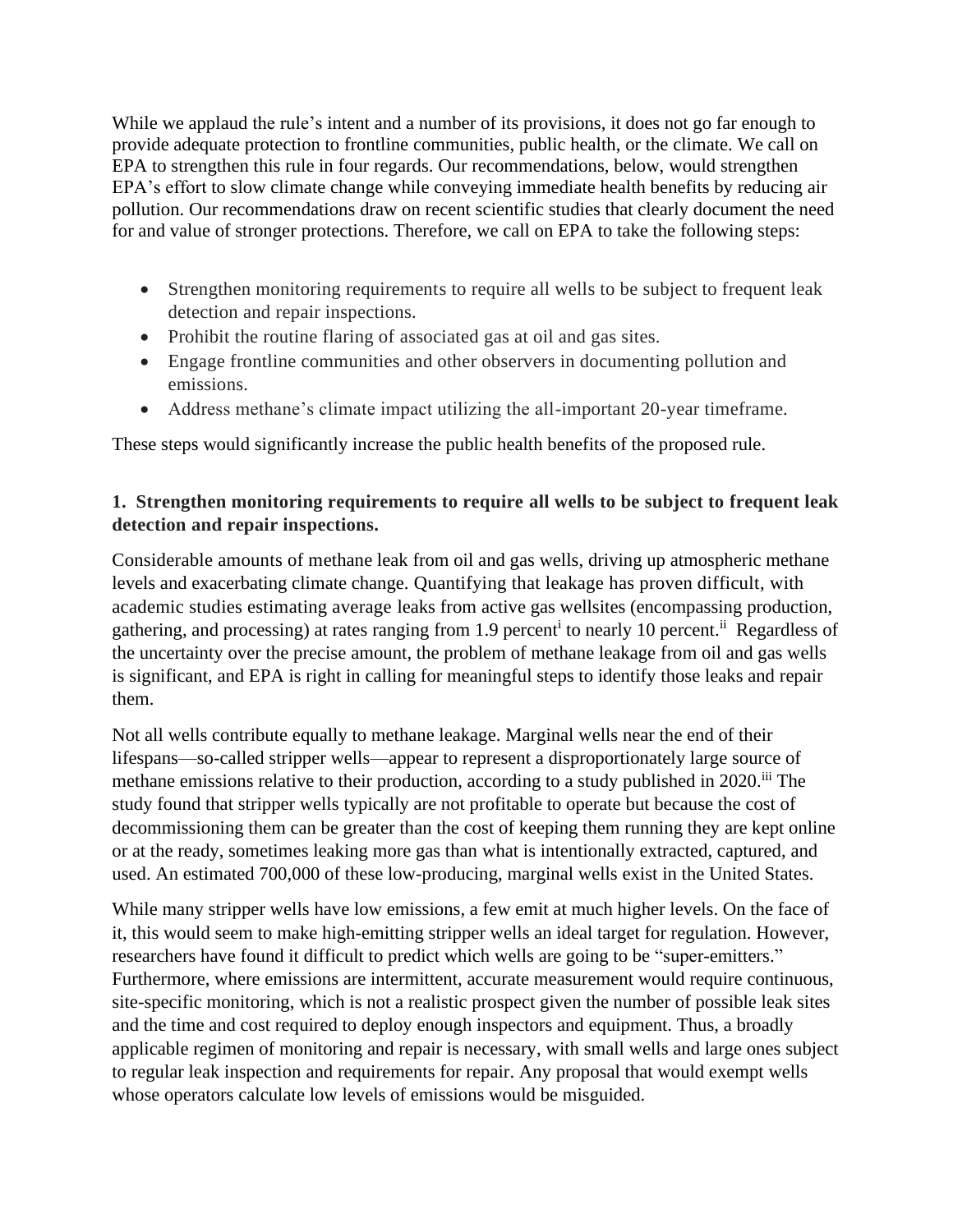In addition to removing the one-time inspection requirement, EPA must strengthen the rule to ensure that small wells are included in frequent regular inspection and repair requirements. At a minimum EPA must ensure that sites with estimated emissions between 3 and 8 tons per year are subject to the same frequency of inspection as those with estimated emissions above 8 tons per year.

# **2. Prohibit the routine venting and flaring of gas at oil and gas sites**.

We support EPA's proposal to prohibit routine venting. However, we are concerned that the proposal permits unnecessary flaring of associated gas. Flaring of associated gas is a widely used practice for disposing of methane that comes to the surface where infrastructure is not in place to capture and transport it. As a result, the gas is simply burned off as waste. The practice is particularly common at oil wells, which may not bother to build the infrastructure to capture gas. The boom in domestic oil production enabled by fracking caused natural gas flaring to proliferate; in the Eagle Ford Shale region of south Texas, for example, from 2012 to 2016, 82 percent of flares were linked to oil wells, and nine out of ten of these were fracking wells.<sup>iv</sup>

Gas flaring contributes to climate change. A 2017 study of emissions from gas flares in North Dakota found that incomplete combustion from flaring was responsible for 20 percent of the total emissions of methane and ethane from the Bakken shale fields.<sup>v</sup> (Ethane is a very short-lived greenhouse gas, staying in the atmosphere only a matter of months.) These emissions are a significant problem, given that a 2020 study ranked the United States as one of the world's top nations for flaring.<sup>vi</sup> While gas flaring across major US oil basins dipped to a multi-year low during 2020 perhaps as a result of the Covid-19 pandemic,<sup>vii</sup> it may be expected to pick up as the industry rebounds.

Besides contributing to climate change, flaring also generates pollution that can have direct effects on the health of those working in or living near oil and gas operations. Air pollutants from flaring operations include VOCs, polycyclic aromatic hydrocarbons, carbon monoxide, toxic heavy metals and soot and include several carcinogens, notably benzene and formaldehyde. A study of flaring in the Eagle Ford Shale showed flaring to be the dominant source of exposure to nitrogen oxide air pollutants in an otherwise rural area, <sup>viii</sup> thus creating respiratory health risks.

Other health impacts associated with gas flaring include greater risk of preterm birth and problems associated with sleep disruption. A 2020 study of pregnant women living in the Eagle Ford Shale area of Texas found that exposure to oil and gas flaring was associated with a 50 percent increase in the risk of preterm birth.<sup>ix</sup> Preterm birth is a leading contributor in the United States to infant death. Gas flaring, along with the intense artificial lighting used during roundthe-clock drilling and fracking operations, contributes to increased light pollution in rural areas. A 2021 study found that residents exposed to light pollution from oil and gas operations experienced increased levels of insufficient sleep.<sup>x</sup> Light pollution has long been linked to disruptions in melatonin levels and circadian rhythm, associated with depression, sleeping disorders, metabolic disease and cancer.<sup>xi</sup>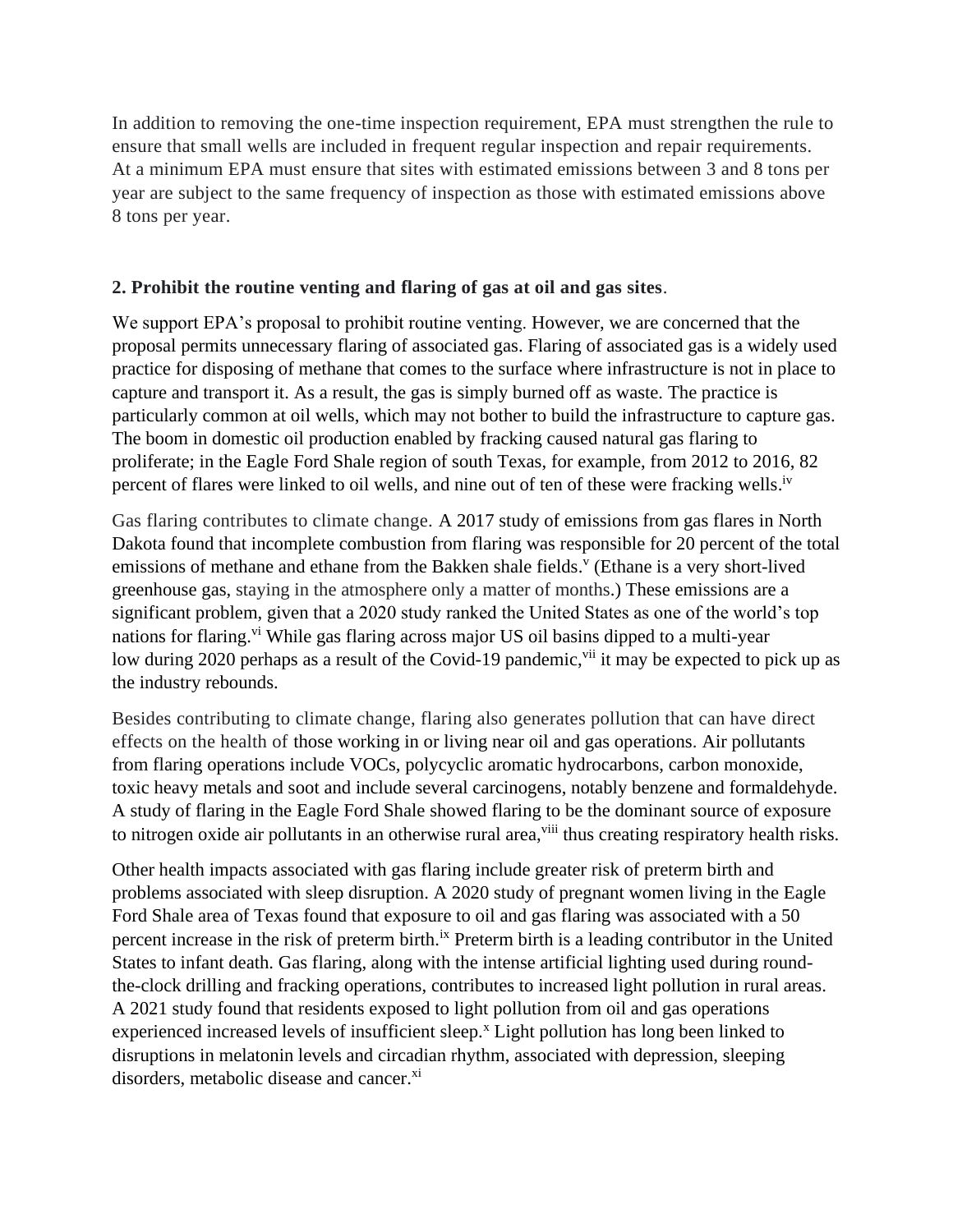However, the experience of three oil- and gas-producing states indicates that the industry can drastically curtail flaring. The Alaska Oil and Gas Conservation Act prohibits waste of oil and natural gas, including the burning of from an oil or gas well, unless authorized by the Alaska Oil and Gas Conservation Commission or in the case of emergency or system testing.<sup>xii</sup> Colorado adopted a ban on routine flaring of gas in November 2020, authorizing only a limited option to flare under special conditions, with the approval of the Colorado Oil and Gas Conservation Commission and not for longer than 24 hours. <sup>xiii</sup> And just months later, in March 2021, the New Mexico Oil Conservation Commission finalized rules to eliminate venting and flaring at new and existing wells by April 2022.<sup>xiv</sup> Given these clear examples that a ban on flaring is feasible and viable, EPA should require that the rest of the nation follow suit.

### **3. Engage frontline communities and other observers in documenting pollution and emissions.**

We call on EPA to encourage and collaborate with frontline communities and other community groups in documenting leaks, flaring and other problems associated with oil and gas operations, and to incorporate the emissions monitoring results generated by these groups.

Studies show that low-wealth, rural, and people of color communities bear the brunt of exposures to air pollution and toxics from fossil fuels.<sup>xv, xvi</sup> These patterns of disparities and environmental justice conditions have likewise been documented in regard to fracking and fracking infrastructure. In multiple parts of the country, oil and gas well pads and associated infrastructure are disproportionately sited in non-white, indigenous, or low-income communities.<sup>xvii, xviii</sup>

Studies provide evidence that race and socioeconomic status are both major factors, as the following examples indicate:

- A 2019 analysis of socio-demographic characteristics of people living close to drilling and fracking operations in the states of Colorado, Oklahoma, Pennsylvania, and Texas found strong evidence that people of color, especially African Americans, disproportionately live near fracking wells.<sup>xix</sup>
- A 2020 study found that Hispanic residents of the heavily drilled Eagle Ford area in south Texas were exposed to significantly more fracking-associated flaring than white residents.<sup>xx</sup>
- More than three-quarters of the new oil wells drilled in California between 2011 and 2018 were located in low-income communities and communities of color, according to a nonprofit organization's analysis of state data.<sup>xxi</sup>
- An economic study found that the people who benefitted economically the most from shale gas fracking in Denton, Texas lived all over the country, while Denton residents owned only one percent of the total value extracted. The study also found that the negative environmental impacts were borne by local people, most of whom had no voice in mineral-leasing decisions.<sup>xxii</sup>
- In West Virginia and Pennsylvania, a study found a higher concentration of drilling and fracking operations in impoverished communities. "The results demonstrate that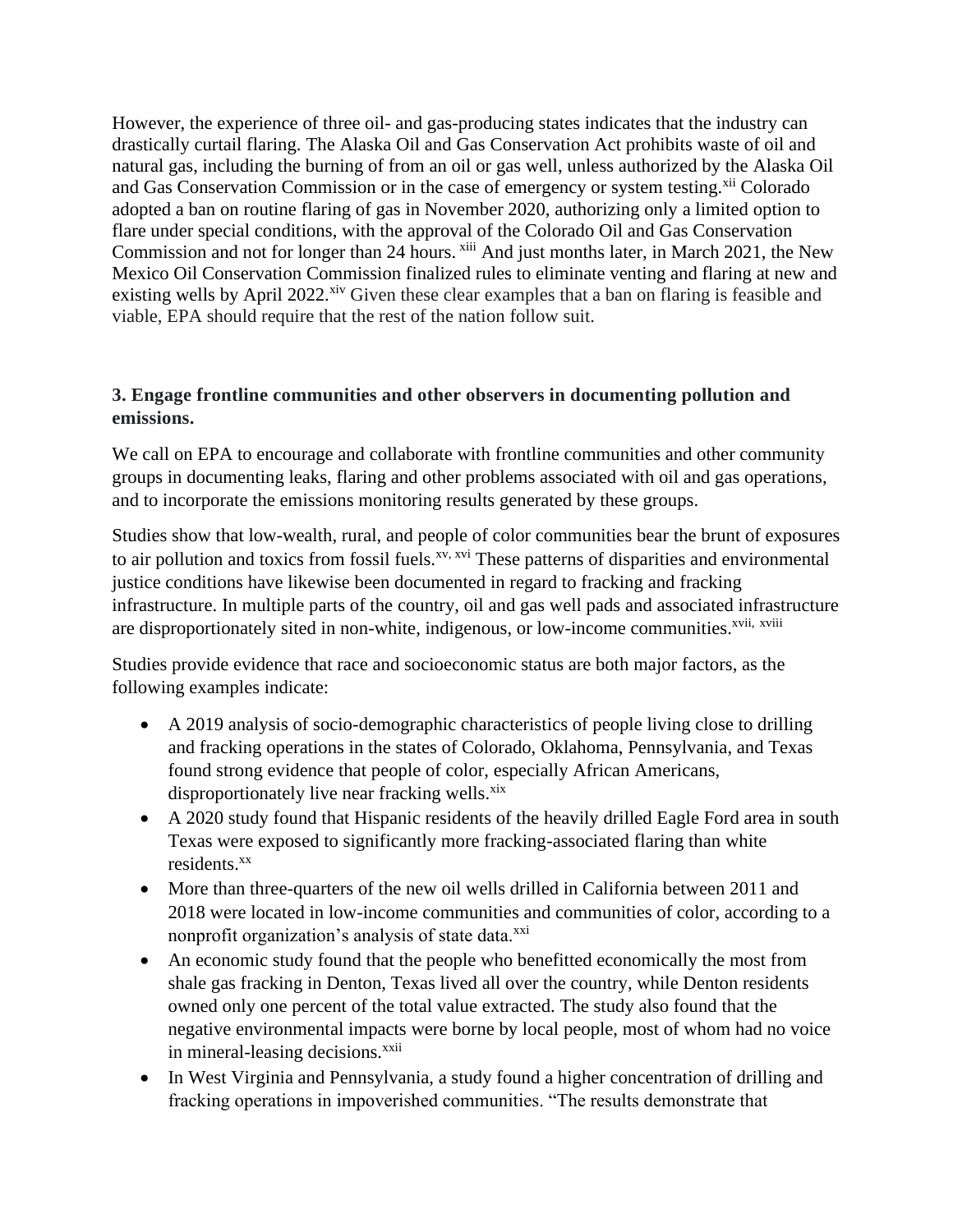environmental injustice occurs in areas with unconventional wells in Pennsylvania with respect to the poor population."<sup>xxiii</sup> A separate analysis of census tract data in western Pennsylvania showed that among nearly 800 gas wells, only two were drilled in communities where home values exceeded  $$200,000$ <sup>xxiv</sup>

The voices of people living in these and other frontline communities should be heard, and can be. In the process known as "citizen science," community members formulate research questions, collect data and interpret results. EPA recognizes the value of citizen science, noting that it "advance[s] social learning, empowerment, and collective action" and that "EPA supports these initiatives through a range of resources including funding, technical support, and tools."xxv We call on EPA to incorporate emissions monitoring results and other indications of problems associated with oil and gas wells that are collected by community members. This action will help to identify problems quickly and allow EPA to require that they be fixed promptly. It will also help to bring relief to communities that for too long have shouldered a disproportionate share of the burdens and harms to health associated with oil and gas extraction.

#### **4. Address methane's climate impact utilizing the all-important 20-year timeframe.**

Finally, we close with a request that applies well beyond the current rule. We ask EPA to acknowledge the extreme potency of methane's contribution to climate change by referencing its climate impact over a 20-year timeframe. It is true that after 100 years in the atmosphere, methane "traps about 30 times as much heat as carbon dioxide," as EPA says in your November 2, 2021 press release about the present rule.<sup>xxvi</sup> However, let us be clear: That grossly underestimates methane's impacts in the all-important next few years. The timeframe that is truly relevant is the 20-year timeframe – roughly the timeframe available to us to head off catastrophic climate change impacts. Over that timeframe, the Intergovernmental Panel on Climate Change (IPCC) tells us, methane is 86 times as potent as carbon dioxide.<sup>xxvii</sup> Please utilize this more relevant time frame in order to convey to the American people the true urgency of reducing methane emissions.

### **Separately but relatedly, we also want to encourage you to require that abandoned wells be monitored for methane leaks and, if found to be leaking, that they be plugged.**

Abandoned oil and gas wells – those that are not productive and have not been properly plugged – are among the high-volume methane emitters. So too are "orphaned" wells, which are abandoned wells whose owners are bankrupt or cannot be found.

There are currently no federal regulations to require monitoring methane emissions from inactive and abandoned wells, although some states have their own requirements. Nor does the federal government currently govern the remediation of orphaned wells.<sup>xxviii</sup> States require oil and gas companies to put up bonds for well plugging prior to the onset of drilling, but the amounts of these bonds often fall dramatically short of the costs. In many cases, according to a California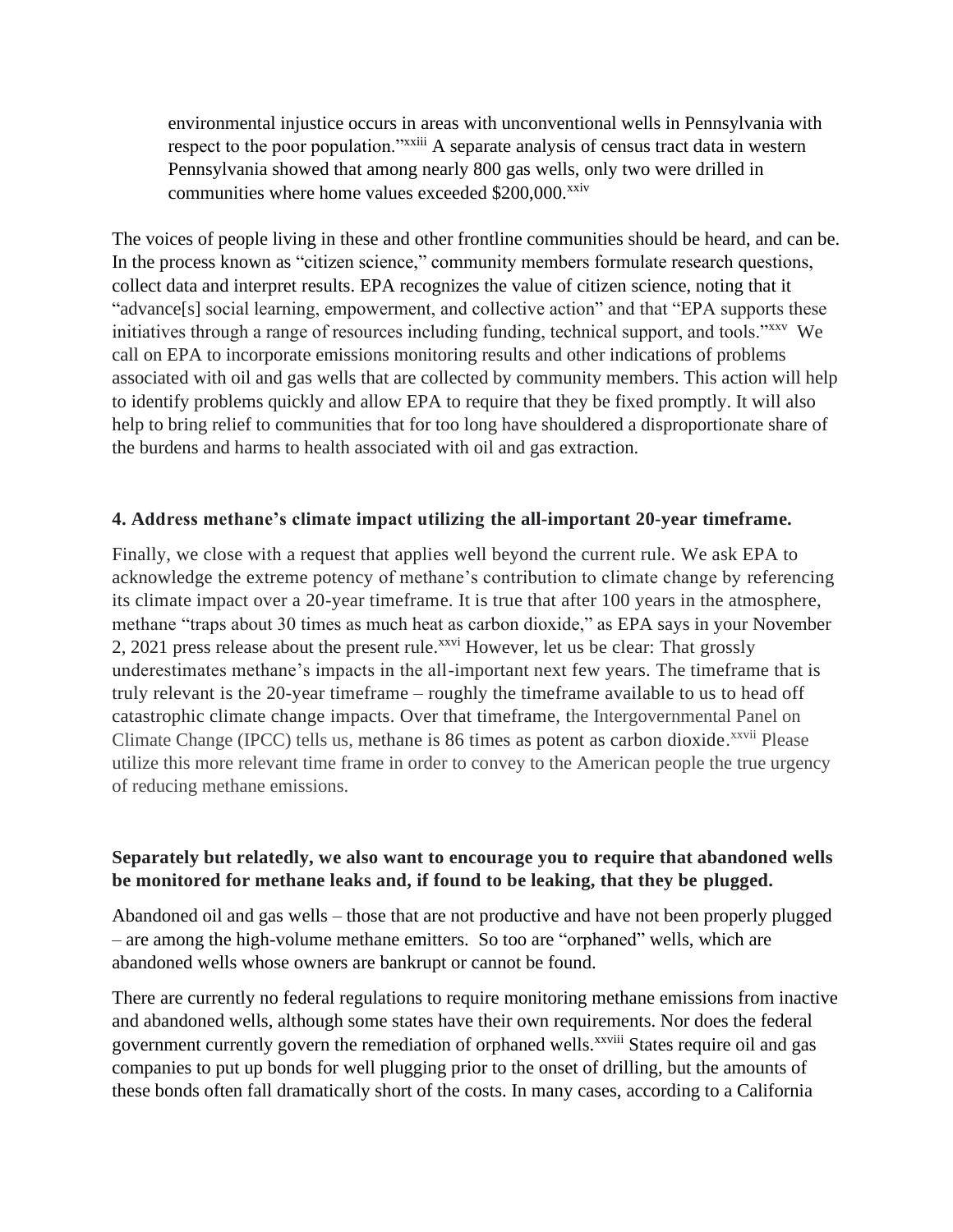news report, "companies have no incentive to spend more money, and essentially walk away, leaving the responsibility and costs to state and federal governments."<sup>xxxix</sup> As a consequence, as a journal article noted, "Government agencies responsible for well plugging often face funding shortfalls and many orphaned wells remain unplugged."<sup>xxxx</sup>

Studies have found high rates of methane leakage from abandoned wells. For example, a study of inactive wells in Pennsylvania estimated the number of abandoned wells in that state to be between 470,000 and 750,000, significantly higher than previous estimates. The study estimated that, overall, Pennsylvania's abandoned wells contributed between five and eight percent of the state's annual greenhouse gas emissions.<sup>xxxi</sup> A study of abandoned oil and gas wells in California found 124,000 abandoned wells. Based on measurements from a representative sampling of those wells, the study found that those with the highest leakage rates released enough methane to substantially impact the state's methane budget.<sup>xxxii</sup>

At the same time, methane leakage from abandoned wells varies widely, with a few high emitters responsible for a disproportionately large share of the problem. A 2020 study by a research team from McGill University in Canada collected and analyzed data on methane emissions from almost 600 abandoned wells in the United States and Canada, then extrapolated a cumulative total. They concluded that 96 percent of cumulative emissions came from 10 percent of wells, with unplugged abandoned gas wells being the highest emitters. While noting uncertainty about the actual quantity of these emissions, given that few abandoned oil and gas wells have been measured for leakage, the study indicated that for the US, methane emissions from abandoned wells were 20 percent higher than previously estimated.<sup>xxxiii</sup>

Clearly, methane leakage from abandoned wells is a problem in need of a prompt and effective solution. Furthermore, oil and gas well owners should be held responsible for the prompt cleanup of their wells, and action should be taken promptly, as the risk of methane leaks increases as inactive wells age.

Strengthening monitoring requirements to require all wells to be subject to frequent leak detection and repair inspections, prohibiting the routine flaring of associated gas at oil and gas sites, engaging frontline communities and other observers in documenting pollution and emissions and addressing methane's climate impact utilizing the all-important 20-year timeframe would strengthen EPA's efforts to protect us from climate change and would convey immediate health benefits by reducing air pollution. Thank you.

Sincerely,

Allergy & Asthma Network Alliance of Nurses for Healthy Environments American Academy of Pediatrics American Lung Association American Psychological Association American Public Health Association Asthma and Allergy Foundation of America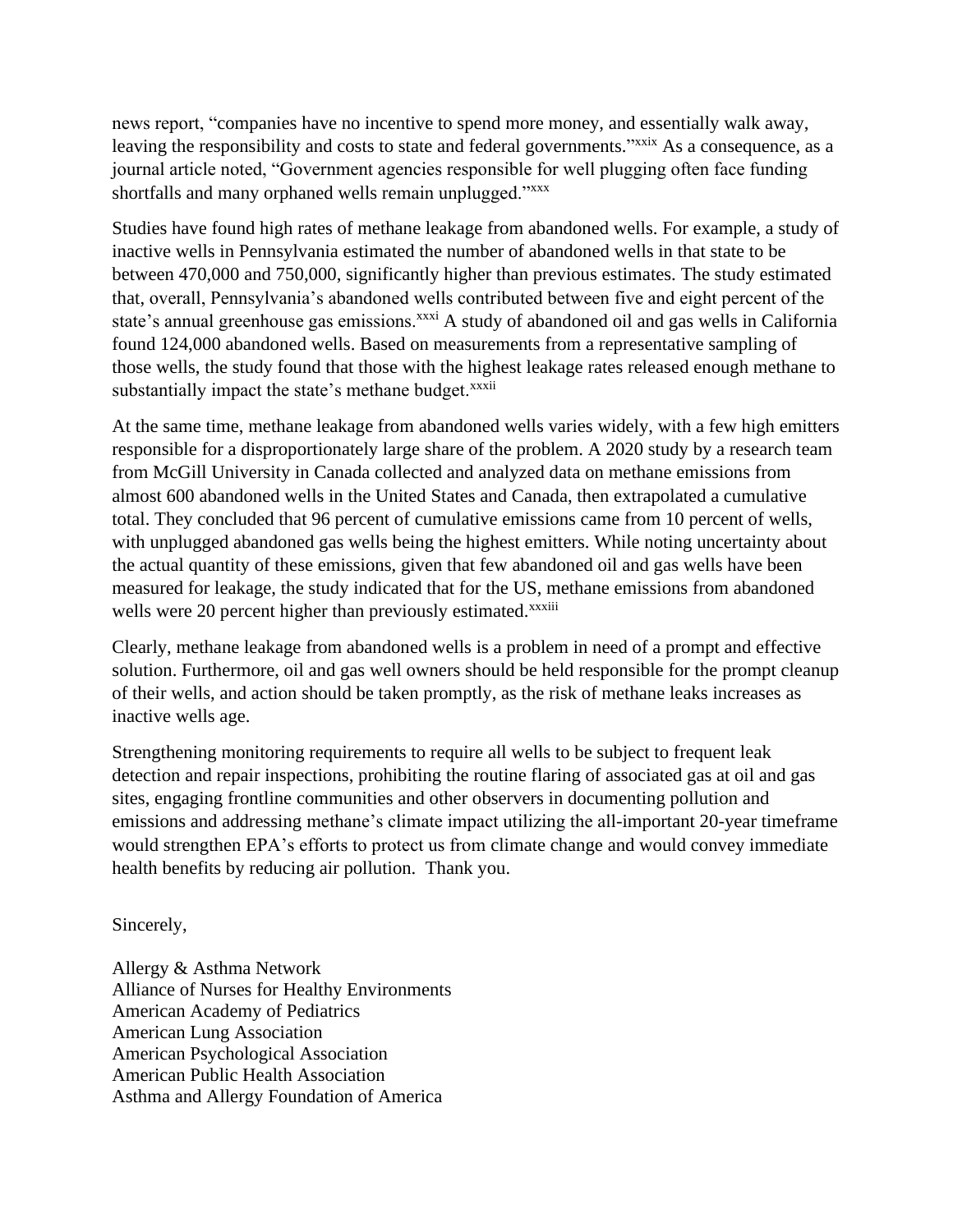Center for Climate Change and Health Children's Environmental Health Network Climate for Health Climate Psychiatry Alliance Health Care Without Harm International Society for Environmental Epidemiology, North American Chapter Medical Society Consortium on Climate and Health Medical Students for a Sustainable Future National Association of Pediatric Nurse Practitioners National League for Nursing Oregon Physicians for Social Responsibility Physicians for Social Responsibility Physicians for Social Responsibility Pennsylvania Physicians for Social Responsibility, Arizona Chapter Physicians for Social Responsibility/Sacramento Public Health Institute San Francisco Bay Physicians for Social Responsibility Texas Physicians for Social Responsibility

<sup>i</sup> Alvarez, Ramón A., Daniel Zavala-Araiza, David R. Lyon, David T. Allen, Zachary R. Barkley, Adam R. Brandt, Kenneth J. Davis, et al. 2018. "Assessment of Methane Emissions from the U.S. Oil and Gas Supply Chain." *Science* 361 (6398): 186–88. [https://doi.org/10.1126/science.aar7204.](https://doi.org/10.1126/science.aar7204)

ii Howarth R.W. October 8, 2015. "Methane emissions and climatic warming risk from hydraulic fracturing and shale gas development: implications for policy" in Energy Emission and Control Technologies.

http://www.eeb.cornell.edu/howarth/ publications/f\_EECT-61539-perspectives-on-air-emissions-of-methane-andclimatic-warmin\_100815\_27470.pdf)

iii Jacob A. Deighton et al. 2020. "Measurements Show That Marginal Wells Are a Disproportionate Source of Methane Relative to Production," *Journal of the Air & Waste Management Association* 70, no. 10 (2020): 1030–42, https://doi.org/10.1080/10962247.2020.1808115.

iv Franklin, M., Chau, K., Cushing, L. J., & Johnston, J. E. (2019). Characterizing flaring from unconventional oil and gas operations in south Texas using satellite observations. Environmental Science & Technology, 53(4), 2220- 2228. doi: 10.1021/acs.est.8b05355

<sup>v</sup> Gvakharia, A., Kort, E. A., Brandt, A., Peischl, J., Ryerson, T. B., Schwarz, J. P., . . . Sweeney, C. (2017). Methane, black carbon, and ethane emissions from natural gas flares in the Bakken Shale, North Dakota. Environmental Science & Technology, 51(9), 5317-5325. doi: 10.1021/acs.est.6b05183.

 $v_i$  Roest, G. S., & Schade, G. W. (2020). Air quality measurements in the western Eagle Ford Shale. Elementa Science of the Anthropocene, 8(1), 18. doi: http://doi.org/10.1525/elementa.414

vii Rystad Energy. (December 2020) Permian, Bakken gas flaring falls to multi-year lows, satellite data shows. <https://www.rystadenergy.com/newsevents/news/newsletters/UsArchive/shale-newsletter-december-2020/>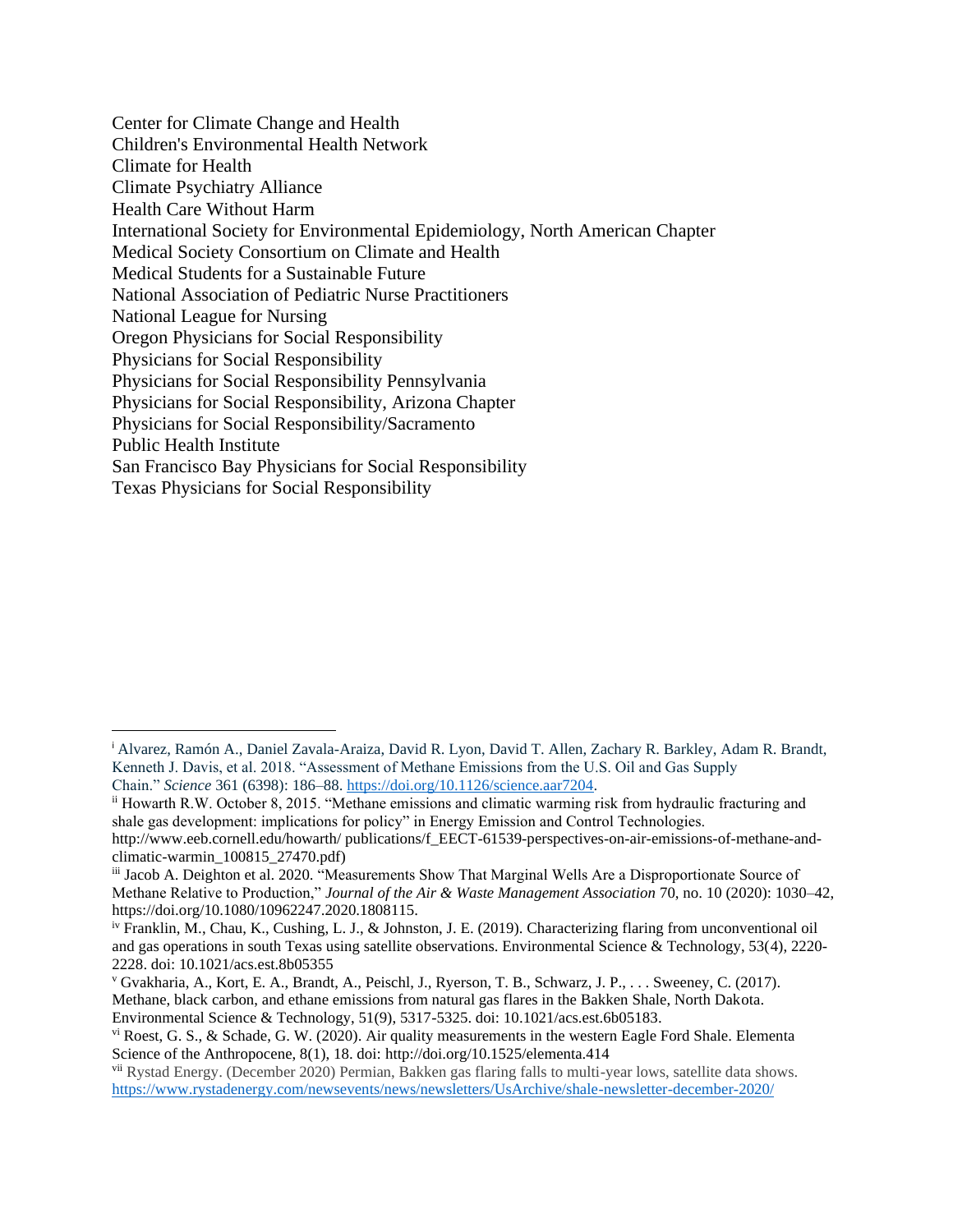viii Franklin, M., Chau, K., Cushing, L. J., & Johnston, J. E. (2019). Characterizing flaring from unconventional oil and gas operations in south Texas using satellite observations. Environmental Science & Technology, 53(4), 2220- 2228. doi: 10.1021/acs.est.8b05355

ix Cushing, L. J., Vavra-Musser, K., Chau, K., Franklin, M., & Johnston, J. E. (2020). Flaring from unconventional oil and gas development and birth outcomes in the Eagle Ford Shale in South Texas. Environmental Health Perspectives, 128(7). doi: 10.1289/EHP6394

<sup>x</sup> Andrew Boslett, Elaine Hill, and Lujia Zhang, "Rural Light Pollution from Shale Gas Development and Associated Sleep and Subjective Well-Being," *Resource and Energy Economics* 64 (2021), https://doi.org/10.1016/j.reseneeco.2021.101220.

 $x_i$ <sup>xi</sup> Chepesiuk, R. Missing the Dark: Health Effects of Light Pollution. Jan. 2009. [Environ Health Perspect.](https://www.ncbi.nlm.nih.gov/pmc/articles/PMC2627884/) 117(1): A20–A27. doi: [10.1289/ehp.117-a20](https://dx.doi.org/10.1289%2Fehp.117-a20). <https://www.ncbi.nlm.nih.gov/pmc/articles/PMC2627884/>

xii U.S. Department of Energy Office of Fossil Energy. 2019. Alaska Natural Gas Flaring and Venting Regulations. <https://www.energy.gov/sites/prod/files/2019/08/f66/Alaska.pdf>

xiii EUCI. Energize Weekly. December 2, 2020. [https://www.euci.com/colorado-adopts-sweeping-oil-and-gas-rules](https://www.euci.com/colorado-adopts-sweeping-oil-and-gas-rules-banning-flaring-creating-a-2000-foot-setback/)[banning-flaring-creating-a-2000-foot-setback/](https://www.euci.com/colorado-adopts-sweeping-oil-and-gas-rules-banning-flaring-creating-a-2000-foot-setback/)

xiv S&P Global Platts. March 26, 2021. New Mexico regulator puts in place rule requiring operators to eliminate gas flaring[. https://www.spglobal.com/platts/en/market-insights/latest-news/natural-gas/032621-new-mexico-regulator](https://www.spglobal.com/platts/en/market-insights/latest-news/natural-gas/032621-new-mexico-regulator-puts-in-place-rule-requiring-operators-to-eliminate-gas-flaring)[puts-in-place-rule-requiring-operators-to-eliminate-gas-flaring.](https://www.spglobal.com/platts/en/market-insights/latest-news/natural-gas/032621-new-mexico-regulator-puts-in-place-rule-requiring-operators-to-eliminate-gas-flaring)

xv Tessum, C. W., Apte, J. S., Goodkind, A. L., Muller, N. Z., Mullins, K. A., Paolella, D. A., . . . Hill, J. D. (2019). Inequity in consumption of goods and services adds to racial-ethnic disparities in air pollution exposure. PNAS, 116(13), 6001-6006. doi: 10.1073/pnas.1818859116

 $x^{1}$  Johnston, J., & Cushing, L. (2020). Chemical exposures, health, and environmental justice in communities living on the fenceline of industry. Current Environmental Health Reports, 7, 48-57. doi: 10.1007/s40572-020-00263-8

 $x^{vii}$  Healy, N., Stephens, J. C., & Malin, S. A. (2019). Embodied energy injustices: Unveiling and politicizing the transboundary harms of fossil fuel extractivism and fossil fuel supply chains. Energy Research & Social Science, 48, 219-234. doi: 10.1016/j.erss.2018.09.016

 $x^{\text{will}}$  Clough, E. (2018). Environmental justice and fracking: A review. Current Opinion in Environmental Science & Health, 3, 14-18. doi: 10.1016/coesh.2018.02.005

xix Zwickl, K. (2019). The demographics of fracking: A spatial analysis for four U.S. states. Ecological Economics, 161, 202-215. doi: 10.1016/j.ecolecon.2019.02.001

xx Johnston, J. E., Chau, K., Franklin, M., & Cushing, L. (2020). Environmental justice dimensions of oil and gas flaring in South Texas: Disproportionate exposure among Hispanic communities. Environmental Science & Technology, 54(10), 6289-6298. doi: 10.1021/acs.est.0c00410

<sup>xxi</sup> Center for Biological Diversity (2018, August 16). Analysis: Most oil wells approved by Gov. Brown are in low income areas, communities of color [Press statement]. Retrieved from

[https://www.biologicaldiversity.org/news/press\\_releases/2018/california-oil-drilling-08-16-2018.php](https://www.biologicaldiversity.org/news/press_releases/2018/california-oil-drilling-08-16-2018.php)

 $x$ <sup>xxii</sup> Fry, M., Briggle, A., & Kincaid, J. (2015). Fracking and environmental (in) justice in a Texas city. Ecological Economics, 117. doi: 10.1016/j.ecolecon.2015.06.012

 $x$ <sup>xxiii</sup>Ogneva-Himmelberger, Y., & Huang, L. (2015). Spatial distribution of unconventional gas wells and human populations in the Marcellus Shale in the United States: Vulnerability analysis. Applied Geography, 60, 165-174. doi: 10.1016/j.apgeog.2015.03.011

 $x<sub>ixi</sub>$  Frazier, R. (2016, June 30). Is fracking an environmental justice issue? The Allegheny Front. Retrieved from <https://www.alleghenyfront.org/is-fracking-an-environmental-justice-issue/>

xxv U.S. EPA. Community & Citizen Science for Environmental Protection. Retrieved from [https://www.epa.gov/citizen-science.](https://www.epa.gov/citizen-science)

xxvi U.S. EPA. U.S. to Sharply Cut Methane Pollution that Threatens the Climate and Public Health. Retrieved from <https://www.epa.gov/newsreleases/us-sharply-cut-methane-pollution-threatens-climate-and-public-health>